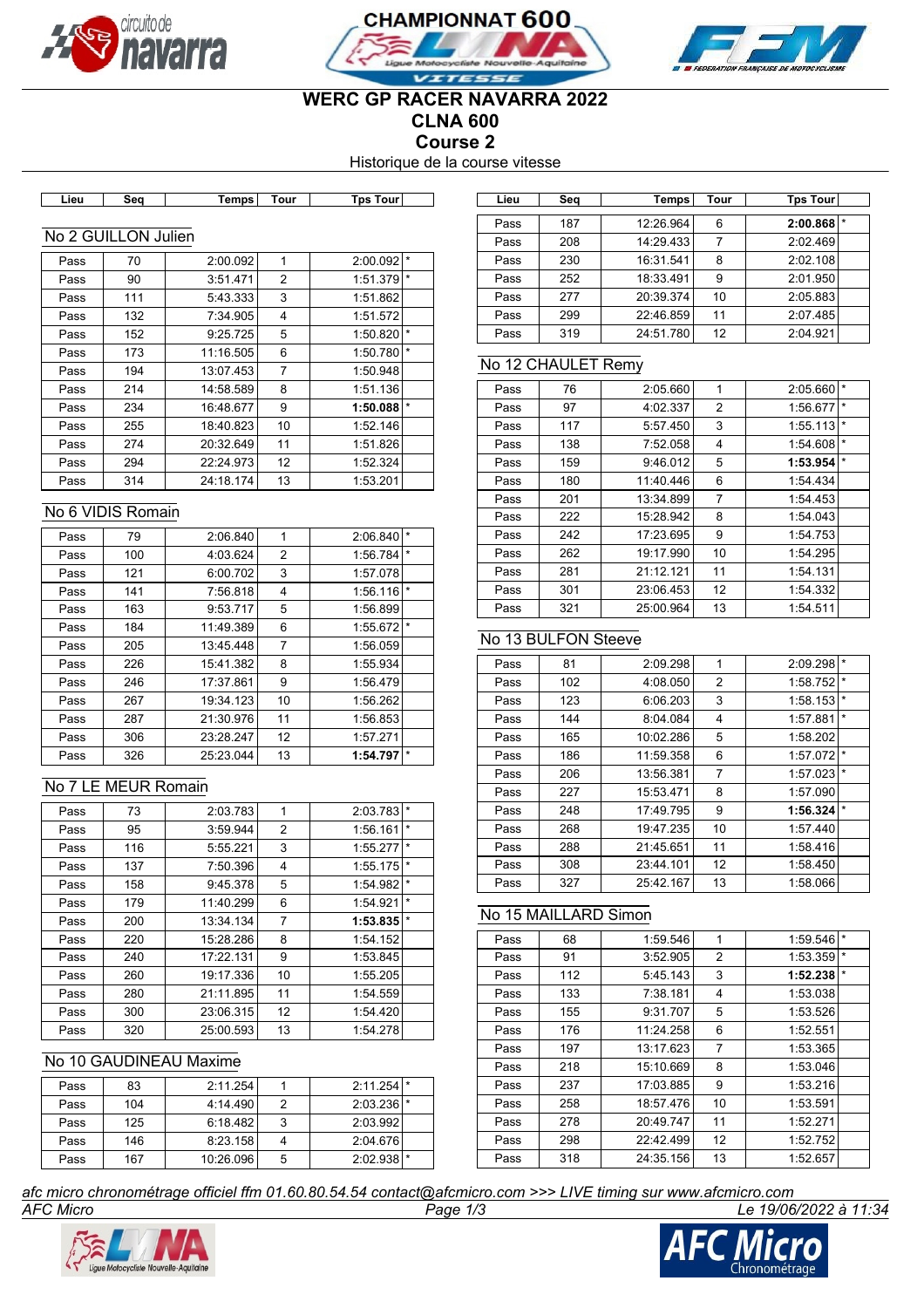





#### CLNA 600 Course 2 Historique de la course vitesse

| -ieu | Sea | Temps I | Tour | Tps Tour |  |
|------|-----|---------|------|----------|--|

### No 44 FONTAINE Lylian

| Pass | 66  | 1:56.756  | 1  | 1:56.756 | $\star$ |
|------|-----|-----------|----|----------|---------|
| Pass | 87  | 3:47.090  | 2  | 1:50.334 | $\star$ |
| Pass | 108 | 5:37.690  | 3  | 1:50.600 |         |
| Pass | 129 | 7:27.927  | 4  | 1:50.237 | $\star$ |
| Pass | 150 | 9:18.829  | 5  | 1:50.902 |         |
| Pass | 171 | 11:10.097 | 6  | 1:51.268 |         |
| Pass | 192 | 13:00.942 | 7  | 1:50.845 |         |
| Pass | 212 | 14:52.120 | 8  | 1:51.178 |         |
| Pass | 232 | 16:43.712 | 9  | 1:51.592 |         |
| Pass | 253 | 18:34.243 | 10 | 1:50.531 |         |
| Pass | 272 | 20:24.855 | 11 | 1:50.612 |         |
| Pass | 292 | 22:15.135 | 12 | 1:50.280 |         |
| Pass | 312 | 24:05.269 | 13 | 1:50.134 | $\star$ |

#### No 67 ORHON Waren

| Pass | 84  | 2:16.008  | 1              | 2:16.008 | $\star$ |
|------|-----|-----------|----------------|----------|---------|
| Pass | 105 | 4:26.524  | $\overline{2}$ | 2:10.516 | $\star$ |
| Pass | 126 | 6:35.209  | 3              | 2:08.685 | $\star$ |
| Pass | 147 | 8:42.203  | 4              | 2:06.994 | $\star$ |
| Pass | 168 | 10:48.661 | 5              | 2:06.458 | $\star$ |
| Pass | 191 | 12:55.175 | 6              | 2:06.514 |         |
| Pass | 216 | 15:03.797 | $\overline{7}$ | 2:08.622 |         |
| Pass | 239 | 17:12.144 | 8              | 2:08.347 |         |
| Pass | 263 | 19:20.393 | 9              | 2:08.249 |         |
| Pass | 285 | 21:30.382 | 10             | 2:09.989 |         |
| Pass | 307 | 23:39.425 | 11             | 2:09.043 |         |
| Pass | 328 | 25:49.176 | 12             | 2:09.751 |         |

### No 77 MARTIN Jonathan

| Pass | 64  | 1:55.422  | 1  | $***$<br>1:55.422   |  |
|------|-----|-----------|----|---------------------|--|
| Pass | 85  | 3:44.775  | 2  | $***$<br>1:49.353   |  |
| Pass | 106 | 5:34.619  | 3  | 1:49.844            |  |
| Pass | 127 | 7:24.196  | 4  | 1:49.577            |  |
| Pass | 148 | 9:13.507  | 5  | $\star$<br>1:49.311 |  |
| Pass | 170 | 11:03.528 | 6  | 1:50.021            |  |
| Pass | 190 | 12:54.245 | 7  | 1:50.717            |  |
| Pass | 211 | 14:44.764 | 8  | 1:50.519            |  |
| Pass | 231 | 16:35.487 | 9  | 1:50.723            |  |
| Pass | 251 | 18:26.674 | 10 | 1:51.187            |  |
| Pass | 271 | 20:19.442 | 11 | 1:52.768            |  |
| Pass | 291 | 22:10.740 | 12 | 1:51.298            |  |
| Pass | 311 | 24:02.975 | 13 | 1:52.235            |  |

# No 81 JOUIS Bruno

### No 82 GOUBIN Cedric

| Pass | 72  | 2:02.330 |   | $2:02.330$ * |  |
|------|-----|----------|---|--------------|--|
| Pass | 93  | 3:55.003 | 2 | $1:52.673$ * |  |
| Pass | 114 | 5:48.669 | 3 | 1:53.666     |  |
| Pass | 135 | 7:42.647 |   | 1:53.978     |  |
| Pass | 156 | 9:35.549 | 5 | 1:52.902     |  |

**Lieu Seq Temps Tour Tps Tour Lieu Seq Temps Tour Tps Tour** Pass 177 11:28.183 6 1:52.634 Pass 198 13:21.339 7 1:53.156 Pass 219 15:14.220 8 1:52.881 Pass 238 17:06.386 9 1:52.166 Pass 259 18:57.657 10 1:**51.271** Pass 279 20:49.811 11 1:52.154 Pass 297 22:41.253 12 1:51.442 Pass 317 24:33.101 13 1:51.848

### No 94 SOUQUET Maxime

| Pass | 69  | 1:59.644  | 1  | 1:59.644 | $\star$ |
|------|-----|-----------|----|----------|---------|
| Pass | 88  | 3:51.112  | 2  | 1:51.468 | $\star$ |
| Pass | 109 | 5:42.756  | 3  | 1:51.644 |         |
| Pass | 130 | 7:34.035  | 4  | 1:51.279 | $\star$ |
| Pass | 151 | 9:25.226  | 5  | 1:51.191 | $\star$ |
| Pass | 172 | 11:16.242 | 6  | 1:51.016 | $\star$ |
| Pass | 193 | 13:07.277 | 7  | 1:51.035 |         |
| Pass | 213 | 14:57.960 | 8  | 1:50.683 | $\star$ |
| Pass | 233 | 16:48.349 | 9  | 1:50.389 | $\star$ |
| Pass | 254 | 18:39.850 | 10 | 1:51.501 |         |
| Pass | 273 | 20:31.276 | 11 | 1:51.426 |         |
| Pass | 293 | 22:22.453 | 12 | 1:51.177 |         |
| Pass | 313 | 24:14.512 | 13 | 1:52.059 |         |

## No 104 CAZAYOUS Paul

| Pass | 71  | 2:00.919  | 1  | 2:00.919 | $\star$ |
|------|-----|-----------|----|----------|---------|
| Pass | 92  | 3:53.192  | 2  | 1:52.273 | $\star$ |
| Pass | 113 | 5:45.637  | 3  | 1:52.445 |         |
| Pass | 134 | 7:38.320  | 4  | 1:52.683 |         |
| Pass | 154 | 9:30.293  | 5  | 1:51.973 | $\star$ |
| Pass | 175 | 11:22.177 | 6  | 1:51.884 | $\star$ |
| Pass | 196 | 13:14.183 | 7  | 1:52.006 |         |
| Pass | 217 | 15:05.208 | 8  | 1:51.025 | $\star$ |
| Pass | 236 | 16:56.876 | 9  | 1:51.668 |         |
| Pass | 257 | 18:47.899 | 10 | 1:51.023 | $\star$ |
| Pass | 276 | 20:39.255 | 11 | 1:51.356 |         |
| Pass | 296 | 22:31.159 | 12 | 1:51.904 |         |
| Pass | 316 | 24:21.478 | 13 | 1:50.319 | $\star$ |

### No 112 PARONNAUD Corentin

| Pass | 78  | 2:06.625  | 1  | 2:06.625 | *       |
|------|-----|-----------|----|----------|---------|
| Pass | 98  | 4:02.700  | 2  | 1:56.075 | $\star$ |
| Pass | 118 | 5:57.926  | 3  | 1:55.226 | $\star$ |
| Pass | 139 | 7:52.547  | 4  | 1:54.621 | $\star$ |
| Pass | 160 | 9:47.271  | 5  | 1:54.724 |         |
| Pass | 181 | 11:43.125 | 6  | 1:55.854 |         |
| Pass | 202 | 13:37.337 | 7  | 1:54.212 | $\star$ |
| Pass | 223 | 15:32.566 | 8  | 1:55.229 |         |
| Pass | 243 | 17:28.554 | 9  | 1:55.988 |         |
| Pass | 264 | 19:23.982 | 10 | 1:55.428 |         |
| Pass | 283 | 21:19.408 | 11 | 1:55.426 |         |
| Pass | 303 | 23:13.409 | 12 | 1:54.001 | $\star$ |
| Pass | 323 | 25:06.487 | 13 | 1:53.078 | $\star$ |

*AFC Micro Page 2/3 Le 19/06/2022 à 11:34 afc micro chronométrage officiel ffm 01.60.80.54.54 contact@afcmicro.com >>> LIVE timing sur www.afcmicro.com*